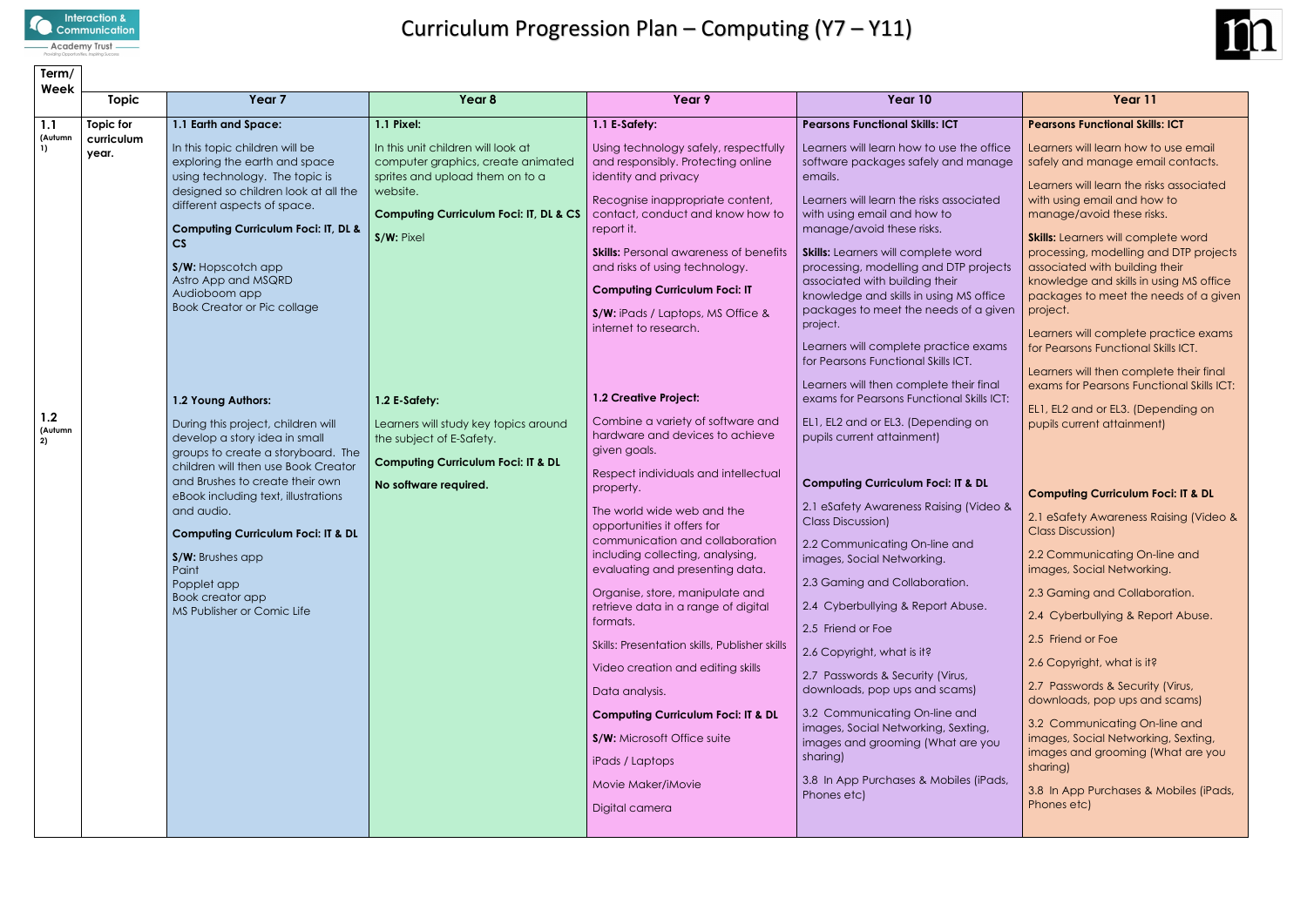

# Curriculum Progression Plan – Computing (Y7 – Y11)

| 2.1<br>(Spring<br>1)<br>2.2<br>(Spring<br>2) | 2.1 E-Safety: Children will study key<br>topics around the subject of e-<br>safety. See Digital and E-Safety<br>elements below.<br><b>Computing Curriculum Foci: IT</b><br>No Software required.<br>2.2 Robotics:<br>Children will use VEX software to<br>design build and produce a simple<br>program to control the basebots.<br><b>Computing Curriculum Foci: DL &amp; IT</b> | 2.1 Grand Designs:<br>Over six sessions, children will be<br>exploring drawings/illustrations<br>representing both 2D and 3D worlds.<br><b>Computing Curriculum Foci: IT &amp; DL</b><br>S/W: Google Sketch-up<br><b>Book creator app</b><br>iPads/Laptop<br>Seesaw<br><b>Brushes</b><br><b>Toco Builder</b><br>2.2 Young Authors:<br>During this project, children will<br>develop a story idea in small groups to<br>create a storyboard. The children will<br>then use Book Creator and Brushes to<br>create their own eBook including text, | 2.1 Modelling: Spreadsheets<br>Collecting, analysing, evaluating<br>and presenting data and<br>information.<br>Working with variables and various<br>forms of input and output.<br>Skills: Spreadsheet modelling and<br>analysis.<br><b>Computing Curriculum Foci: IT &amp; CS</b><br>S/W: MS Excel (Laptops)<br><b>2.2 Game Creation</b><br>Design and write programs that<br>accomplish specific goals.<br>Use sequence, selection and<br>repetition in programs. Work with<br>variables and various forms of input<br>and output. |  |
|----------------------------------------------|----------------------------------------------------------------------------------------------------------------------------------------------------------------------------------------------------------------------------------------------------------------------------------------------------------------------------------------------------------------------------------|-------------------------------------------------------------------------------------------------------------------------------------------------------------------------------------------------------------------------------------------------------------------------------------------------------------------------------------------------------------------------------------------------------------------------------------------------------------------------------------------------------------------------------------------------|--------------------------------------------------------------------------------------------------------------------------------------------------------------------------------------------------------------------------------------------------------------------------------------------------------------------------------------------------------------------------------------------------------------------------------------------------------------------------------------------------------------------------------------|--|
|                                              | S/W: VEX software<br>Modkit                                                                                                                                                                                                                                                                                                                                                      | illustrations and audio.<br><b>Computing Curriculum Foci: IT &amp; DL</b><br>S/W: Brushes app<br>Paint<br>Popplet app<br><b>Book creator app</b><br>MS Publisher or Comic Life.                                                                                                                                                                                                                                                                                                                                                                 | Detect and correct errors in<br>algorithms and programs.<br><b>Skills:</b> Programming - creating<br>sequences to achieve an identified<br>outcome. Evaluation<br><b>Computing Curriculum Foci: CS</b><br>S/W: Scratch (Laptops)                                                                                                                                                                                                                                                                                                     |  |
| 3.1<br>(Summer<br>1)                         | 3.1 Grand Designs:<br>Over six sessions, children will be<br>exploring drawings/illustrations<br>representing both 2D and 3D<br>worlds.<br><b>Computing Curriculum Foci: DL &amp; IT</b><br>S/W: Google Sketch-up<br>Book creator app<br>iPads<br>Seesaw<br><b>Brushes</b><br><b>Toco Builder</b>                                                                                | 3.1 Robotics:<br>This will involve the children creating a<br>clawbot and creating programs<br>designed to instruct the robot to<br>perform simple tasks.<br><b>Computing Curriculum Foci: DL &amp; IT</b><br>S/W: VEX software<br>Modkit                                                                                                                                                                                                                                                                                                       | 3.1 Photo story:<br>Use sequence and selection in<br>programs<br>Organise, store, manipulate and<br>retrieve data. Recognise common<br>uses of information technology<br>beyond school.<br>Skills:<br>Storyboards<br>Animation<br>Research<br><b>Computing Curriculum Foci: IT &amp; DL</b>                                                                                                                                                                                                                                          |  |

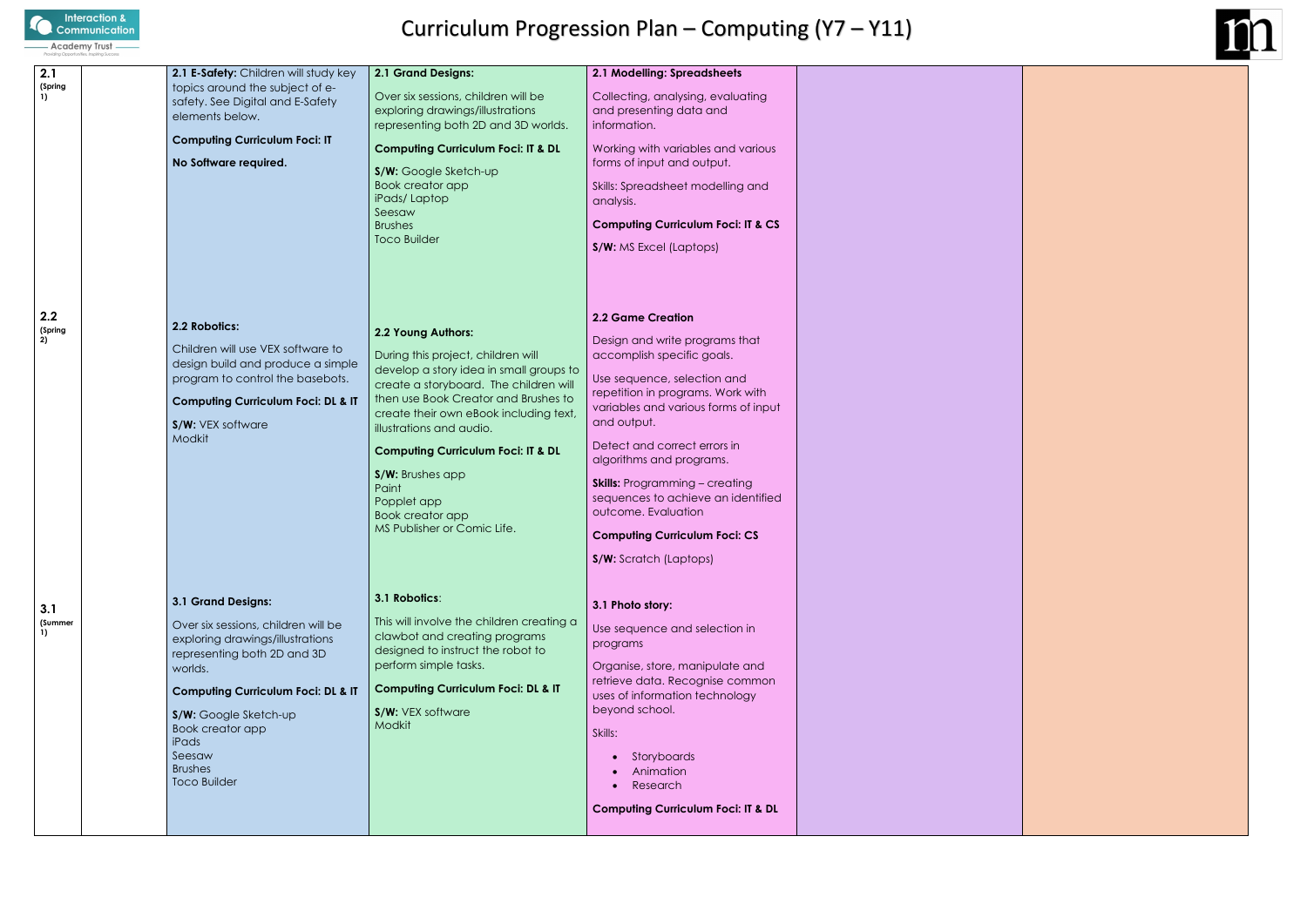

# Curriculum Progression Plan – Computing (Y7 – Y11)

| 3.2           |                                                               | 3.2 Scratch: My program                                                                                                                                                                                                                                                                                                                                                      | 3.2 E-Safety:                                                                                                                                                                                                                                                 | 3.2 Robotics:                                                                                                                                                                                                                                                                                                                                               |  |
|---------------|---------------------------------------------------------------|------------------------------------------------------------------------------------------------------------------------------------------------------------------------------------------------------------------------------------------------------------------------------------------------------------------------------------------------------------------------------|---------------------------------------------------------------------------------------------------------------------------------------------------------------------------------------------------------------------------------------------------------------|-------------------------------------------------------------------------------------------------------------------------------------------------------------------------------------------------------------------------------------------------------------------------------------------------------------------------------------------------------------|--|
| (Summer<br>2) |                                                               | In this unit children will look at basic<br>programming using programming<br>blocks. Children will use<br>https://scratch.mit.edu/ (Scratch<br>cloud: Type scratch in google) This<br>can be accessed on ipads.<br><b>Computing Curriculum Foci: CS &amp; IT</b><br>S/W: Scratch<br>https://scratch.mit.edu/                                                                 | Children will study key topics around<br>the subject of e-safety.<br><b>Computing Curriculum Foci: DL &amp; IT</b><br>No Software required.                                                                                                                   | In this unit pupils will use VEX software<br>to build, create and program the<br>Clawbot to perform tasks which will<br>include light and sound. They will<br>use problem solving skills to debug<br>programs.<br>Skills: Programming skills, Sequencing,<br>Problem solving<br><b>Computing Curriculum Foci: DL &amp; IT</b><br>S/W: VEX software (Modkit) |  |
|               | <b>Digital</b><br>Citizenship &<br>Technology<br>(DL) eSafety | 2.1 eSafety Awareness Raising<br>(Video & Class Discussion)<br>2.2 Communicating On-line and<br>images, Social Networking.<br>2.3 Gaming and Collaboration.<br>2.4 Cyberbullying & Report Abuse.<br>2.5 Friend or Foe<br>2.6 Copyright, what is it?<br>3.2 Communicating On-line and<br>images, Social Networking, Sexting,<br>images and grooming (What are<br>you sharing) | 2.4 Cyberbullying & Report Abuse.<br>2.6 Copyright, what is it?<br>2.7 Passwords & Security (Virus,<br>downloads, pop ups and scams)<br>3.2 Communicating On-line and<br>images, Social Networking, Sexting,<br>images and grooming (What are you<br>sharing) | 3.1 eSafety Awareness Raising<br>(Video & Class Discussion)<br>2.5 Friend or Foe.<br>2.7 Passwords & Security (Virus,<br>downloads, pop ups and scams)<br>3.8 In App Purchases & Mobiles<br>(iPads, Phones etc)                                                                                                                                             |  |